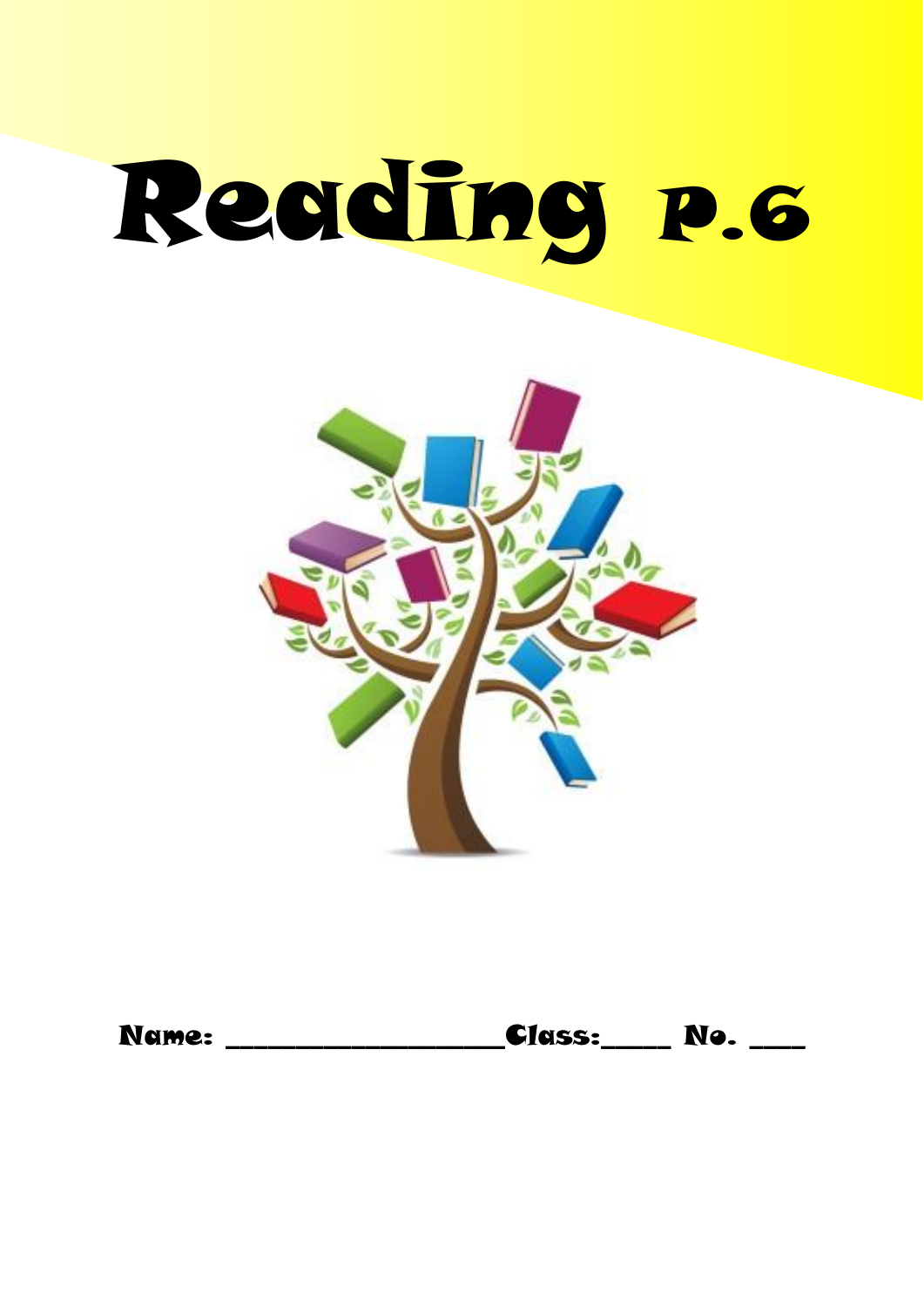Read and answer the questions.

| Dear, Mark                                                                                              |
|---------------------------------------------------------------------------------------------------------|
| Hi, my name is Ryan. I am twelve years old. I am American and I live in New York. I have got blond hair |
| and blue eyes. I am tall. I like animals. I have got a dog. I love playing sports. I play badminton and |
| golf. I like meeting and talking with people.                                                           |
| Write back and tell me about yourself.                                                                  |
| Bye,                                                                                                    |
| Ryan                                                                                                    |
|                                                                                                         |
|                                                                                                         |
|                                                                                                         |
|                                                                                                         |
| 1. How old is Ryan?                                                                                     |
|                                                                                                         |
| 2. Where does he live?                                                                                  |
|                                                                                                         |
| 3. Is he friendly?                                                                                      |
|                                                                                                         |
|                                                                                                         |
| 4. Does he like animals?                                                                                |
|                                                                                                         |
| 5. What sport does he like?                                                                             |
|                                                                                                         |
|                                                                                                         |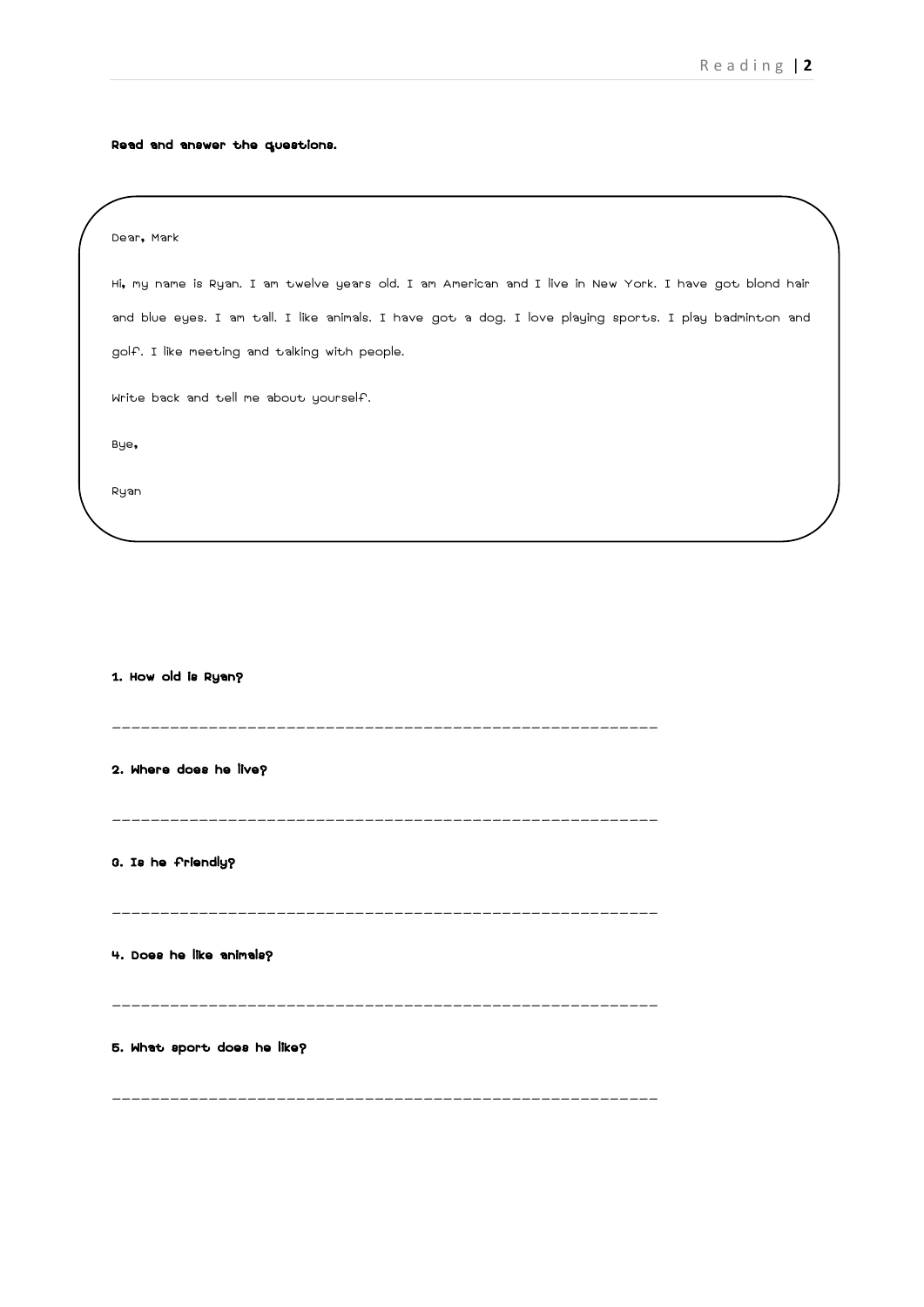## Read the passage.

In England, most families have a Christmas tree in their house. Decorating the tree is often a family occasion where everyone helps out. Presents are arranged under the tree. The traditional Christmas tree is a fir tree, but these days many people buy **artificial** trees to try to help the environment.

Christmas trees become popular in England when Queen Victoria's husband, Prince Albert, bought a Christmas tree over from Germany and put it in Windsor Castle. The tradition of decorating a tree has become fashionable since then.

\* artificial (adj) เทียม, ไม่ใช่ของจริง

### Choose the correct answers.

 $\overline{\phantom{0}}$ 

- 1. From the passage, Which sentence is correct?
- a. A Christmas tree was from England.
- b. Queen Victoria decorated the first Christmas tree.
- c. Prince Albert bought the Christmas tree from Germany.
- d. All people must have a Christmas tree in their house.

2. What kind of tree was traditionally used for a Christmas?

- a. A fir tree
- b. A family tree
- c. An apple tree
- d. An artificial tree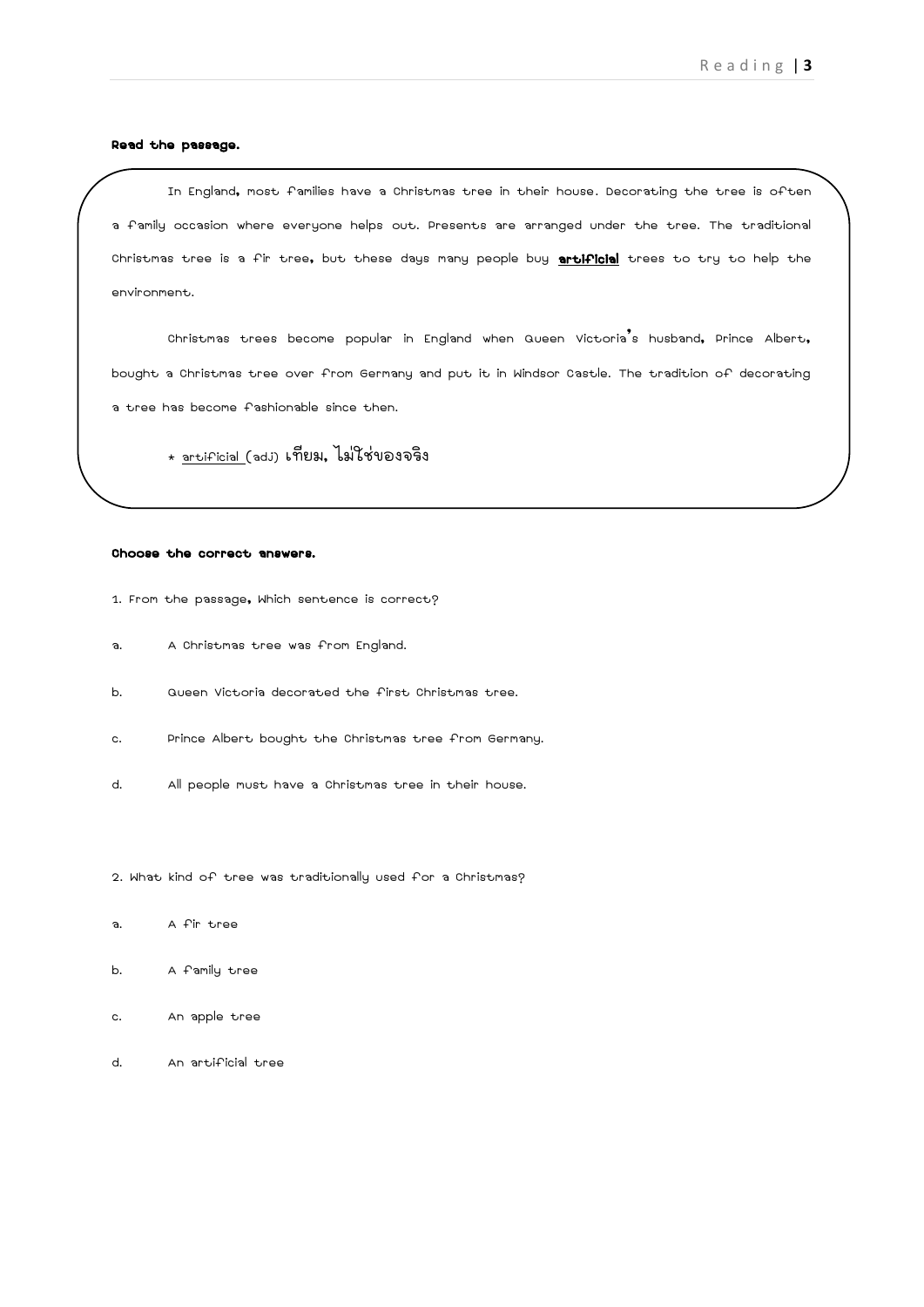- 3. Most people buy artificial trees nowadays because \_\_\_\_\_\_\_\_\_\_\_\_\_\_\_.
- a. the real trees are expensive
- b. they want to save the earth
- c. there are no real trees left in England
- d. the real trees need send to Germany

\*\*\*\*\*\*\*\*\*\*\*\*\*\*\*\*

#### Read the passage.

People will celebrate **Songkran** over wide period in different places around Thailand. If you want to join it, you can throw water at one another for up to 12 days at various locations. However, in one location, water fights don't usually go on for more than three days. This year, the public holiday is Wednesday to Friday and it is possible some kids will want to continue the water fights during the weekend.

#### Choose the correct answers.

- 1. From the passage, which sentence is not correct?
- a. Kids can enjoy the water fights for five days.
- b. Visitors can play water throwing for only three days.
- c. People can celebrate the Songkran festival for up to twelve days.
- d. There are not only three days to celebrate Songkran in some in some places.
- 2. How long is the public holiday during Songkran festival this year?
- a. Two days.
- b. Three days.
- c. Seven days.
- d. Twelve days.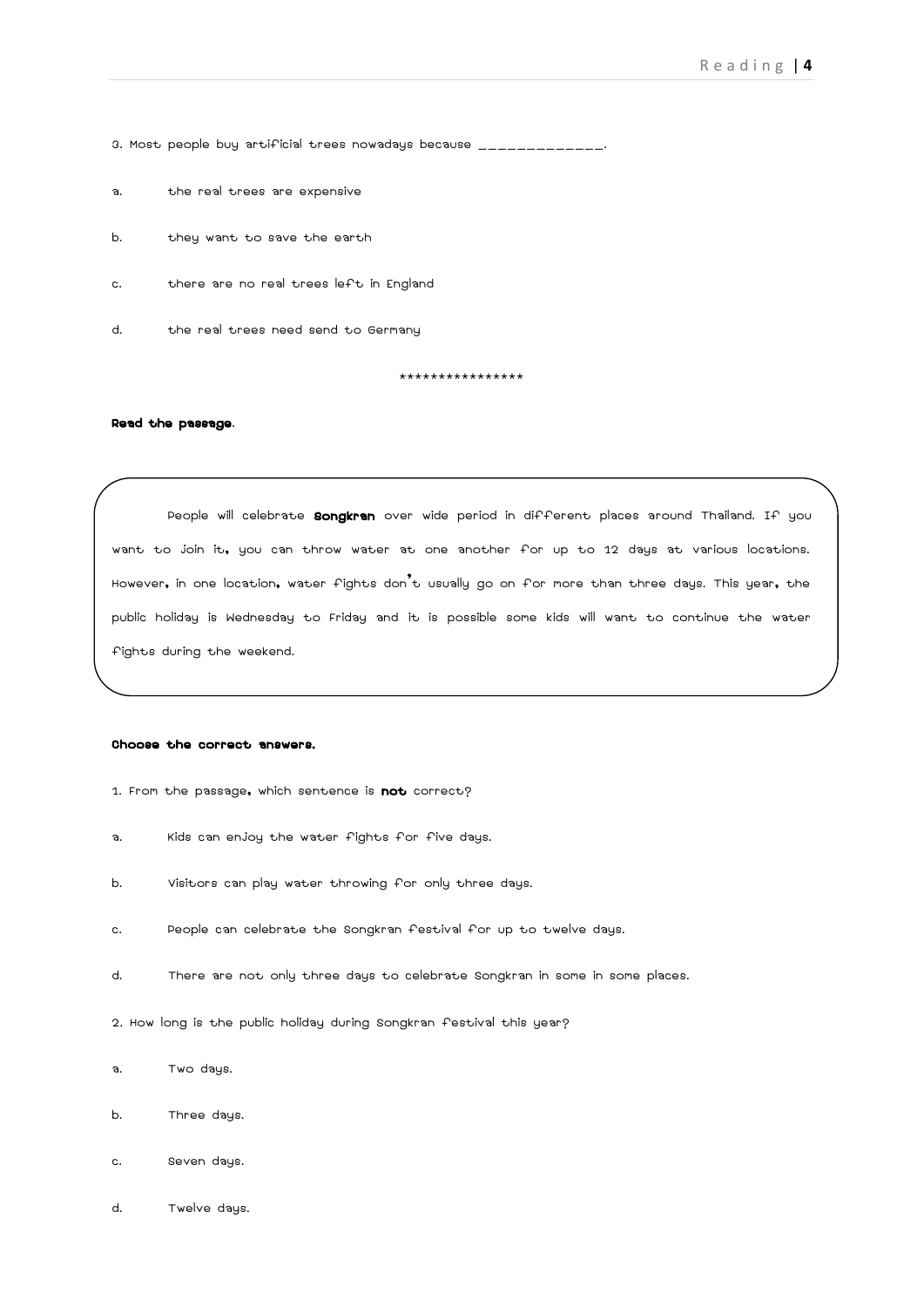## Read the passage.

Loy Krathong is a nationwide festival throughout Thailand. It is at the full moon night of November. Visitors usually go to Sukhothai to join this amazing event. Highlights of the Sukhothai Loy Krathong festival include displays of lighted candles and fireworks, folk dance and a wonderful light and sound presentation.

Choose the correct answers.

- 1. From the passage, which is not mentioned?
- a. Show

 $\overline{a}$ 

- b. Fireworks
- c. water splashing
- d. Local dance
- 2. From the passage, which is **correct**?
- a. There is a full moon in November only.
- b. There is a Thai local dance in this event.
- c. Thais celebrate Loy Krathong every month.
- d. Visitors can enjoy Loy Krathong festival in Sukhothai only.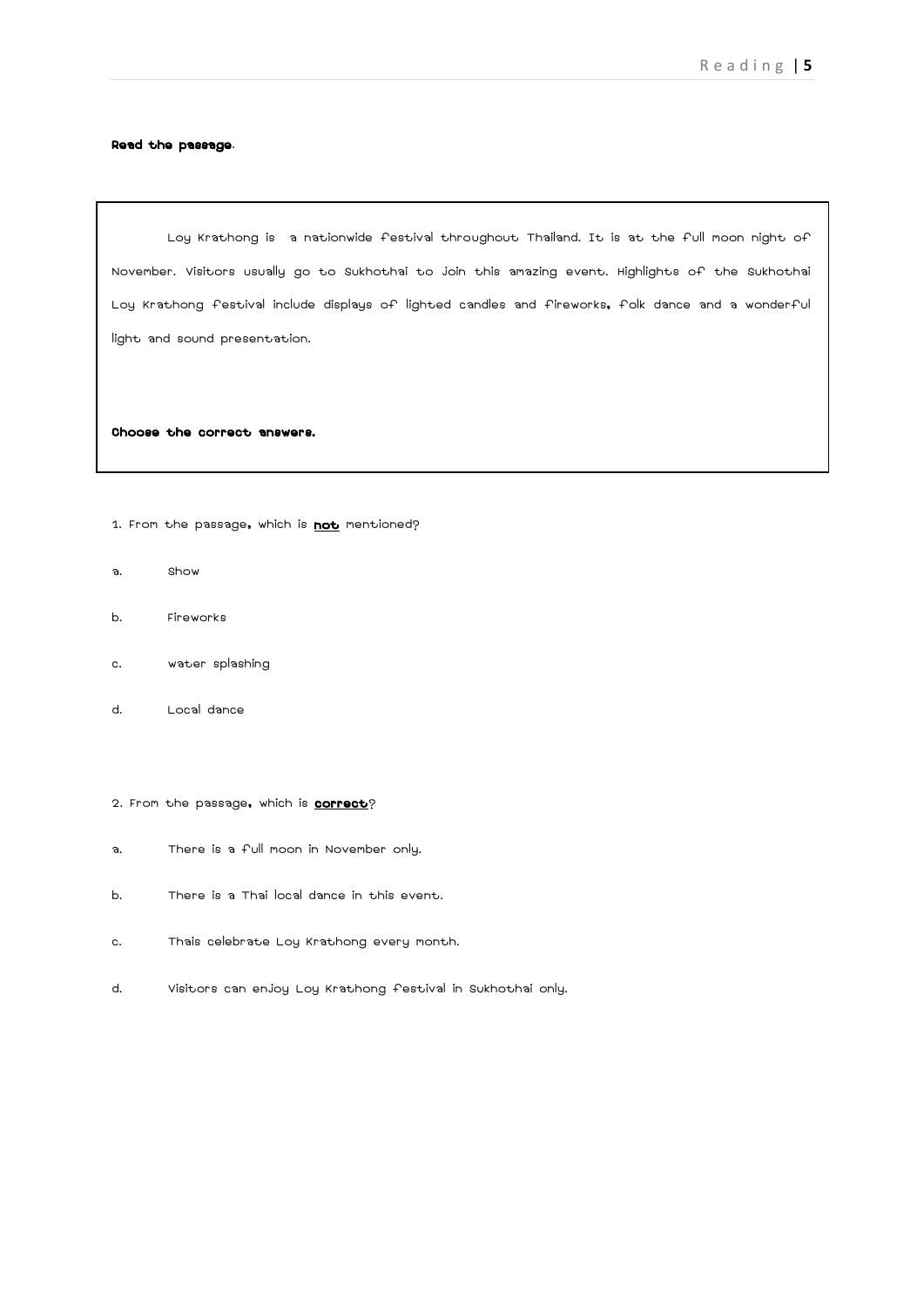Read the dialogue and answer the questions.

Petch: Where are you going on holiday this year?

Tom: I am going to the ancient city in Ayutthaya.

Petch: Interesting! What can you see there?

Pim: I can see beautiful old pagodas.

Petch: Wow! How are you getting there? On foot?

Tom: No, by car.

 $\overline{a}$ 

1. Where is Tom going on her holiday?

- a. The eastern part of Thailand.
- b. The central part of Thailand.
- c. The northern part of Thailand.
- d. The southern part of Thailand.
- 2. What can she do at the ancient city?
- a. She can ride on horseback.
- b. She can visit old temples.
- c. She can swim with the dolphins.
- d. She can see a lot of animals.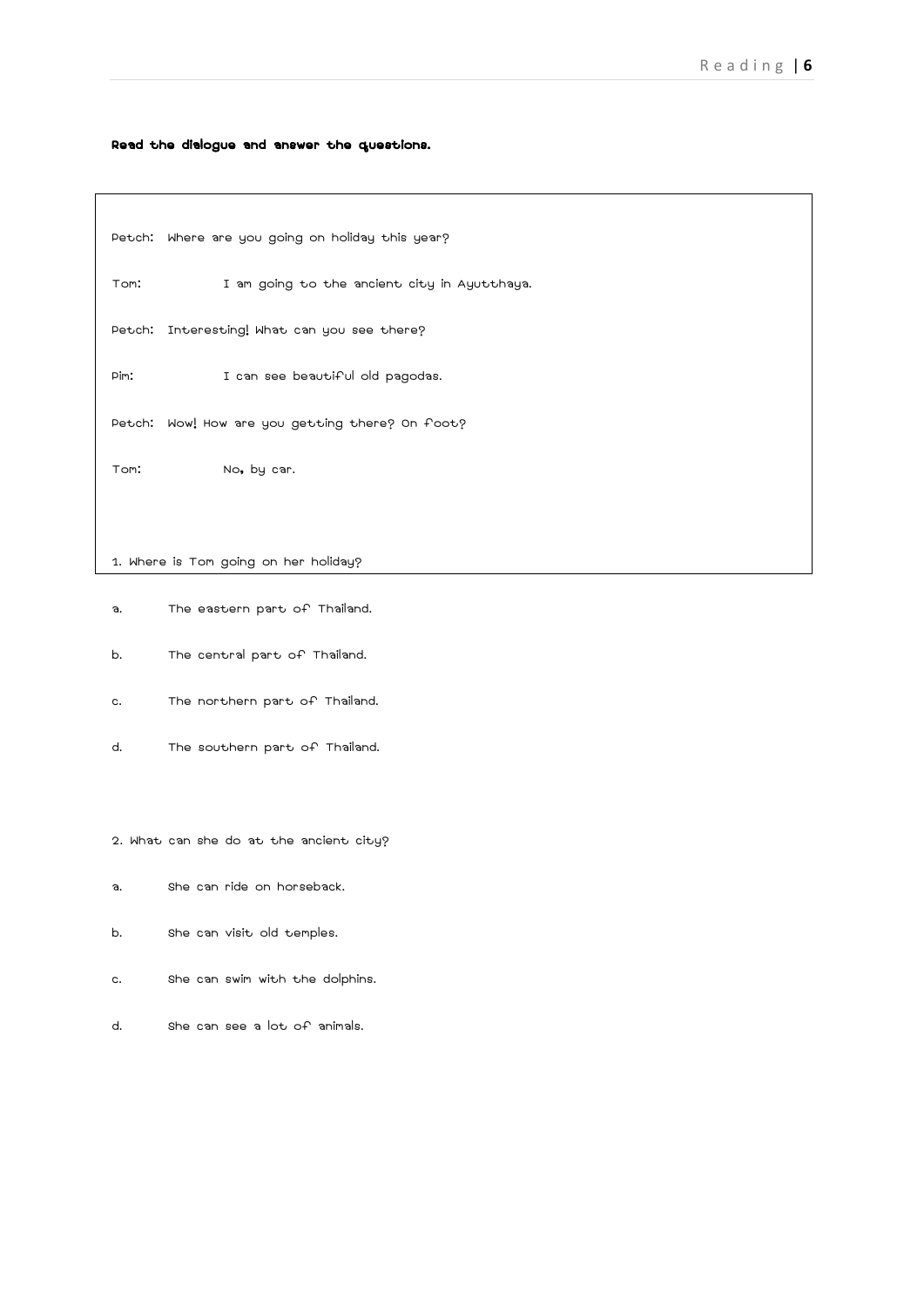# **Finding the Main Idea**



# $20,000$  Leagues **Under the Sea**

by Jules Verne

Jules Verne wrote 20,000 Leagues Under the Sea in 1870. The narrator is Pierre Aronnax, a French marine biologist, who has been taken prisoner by Captain Nemo in his submarine called Nautilus. This passage describes the submarine's library.

# Chapter X: The Man of the Seas

Captain Nemo's submarine, **Nautilus** 

It was a library. High pieces of furniture, of black violet ebony inlaid with brass, supported upon their wide shelves a great number of books uniformly

bound. They followed the shape of the room, terminating at the lower part in huge divans, covered with brown leather, which were curved, to afford the greatest comfort. Light movable desks, made to slide in and out at will, allowed one to rest one's book while reading. In the centre stood an immense table, covered with pamphlets, amongst which were some newspapers, already of old date. The electric light flooded everything; it was shed from four unpolished globes half sunk in the volutes of the ceiling. I looked with real admiration at this room, so ingeniously fitted up, and I could scarcely believe my eyes.

# The Main Idea and Supporting Ideas

Write the main idea of the paragraph in your own words.

Write two supporting ideas for the main idea.

 $1.$ 

2.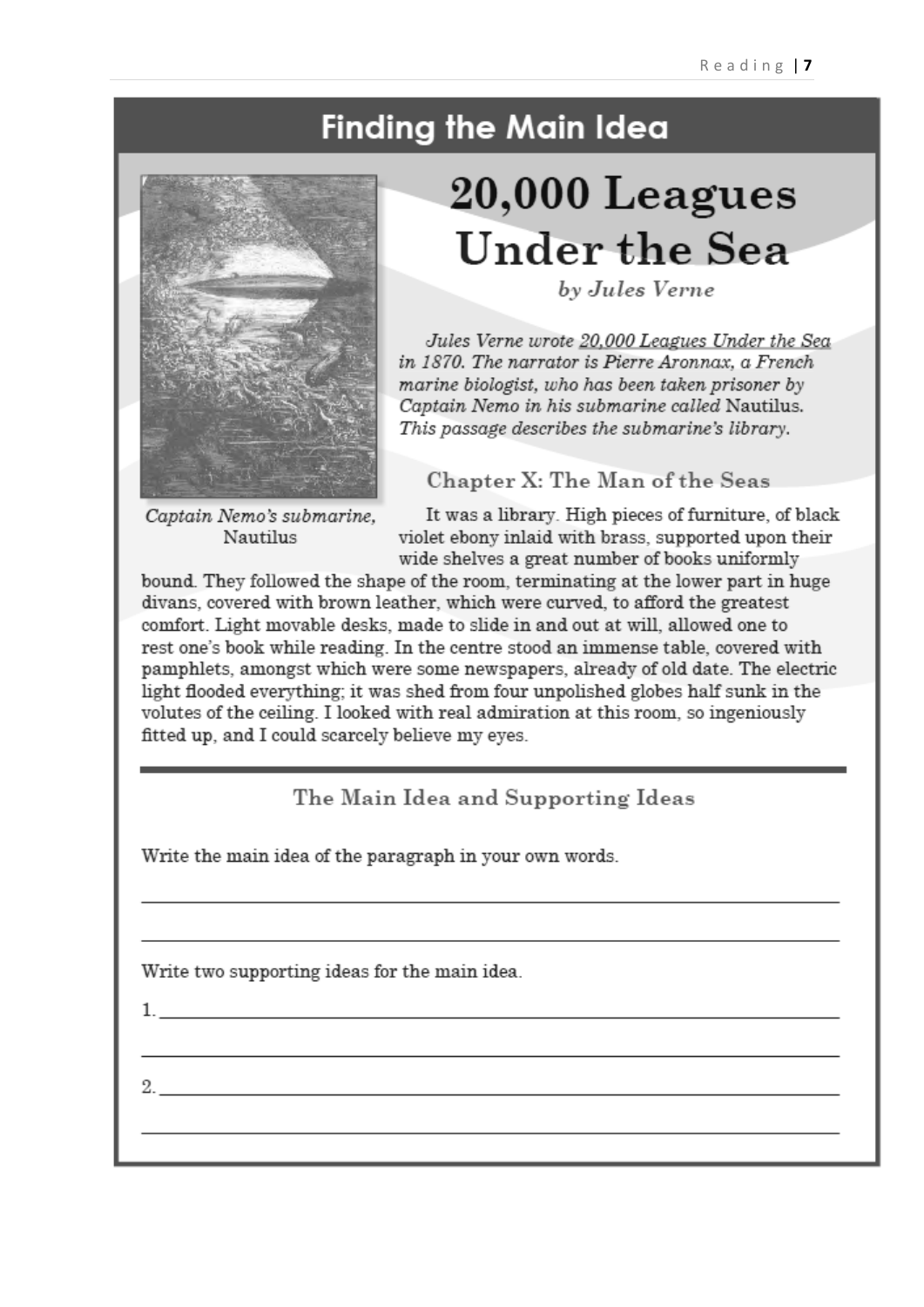Cause and Effect:

# Alice's Adventures in Wonderland

Lewis Carroll wrote "Alice's Adventures in Wonderland" in 1865. It's the story of a girl who follows a rabbit and has some amazing adventures. Below is a passage from the book. Alice is sitting with her sister near a river.

# I: Down the Rebbit-Hole

So she was considering in her own mind (as well as she could, for the day made her feel very sleepy and stupid), whether the pleasure of making a daisy-chain would be worth the trouble of getting up and picking the daisies, when suddenly a White Rabbit with pink eyes ran close by her.



There was nothing so very remarkable in that, nor did Alice think it so

very much out of the way to hear the Rabbit say to itself, "Oh dear! Oh dear! I shall be too late!" But when the Rabbit actually took a watch out of its waistcoat-pocket and looked at it and then hurried on. Alice started to her feet, for it flashed across her mind that she had never before seen a rabbit with either a waistcoat-pocket, or a watch to take out of it, and, burning with curiosity, she ran across the field after it and was just in time to see it pop down a large rabbit-hole, under the hedge. In another moment, down went Alice after it!

1. Name the cause: Alice wasn't sure she wanted to get up to pick daisies. Why was she feeling

this way?

2. Name the effect: The White Rabbit had a watch and was wearing a coat. What effect did that

have on Alice?

3. Name the cause: Alice follows the White Rabbit. What was she feeling that made her follow

the rabbit?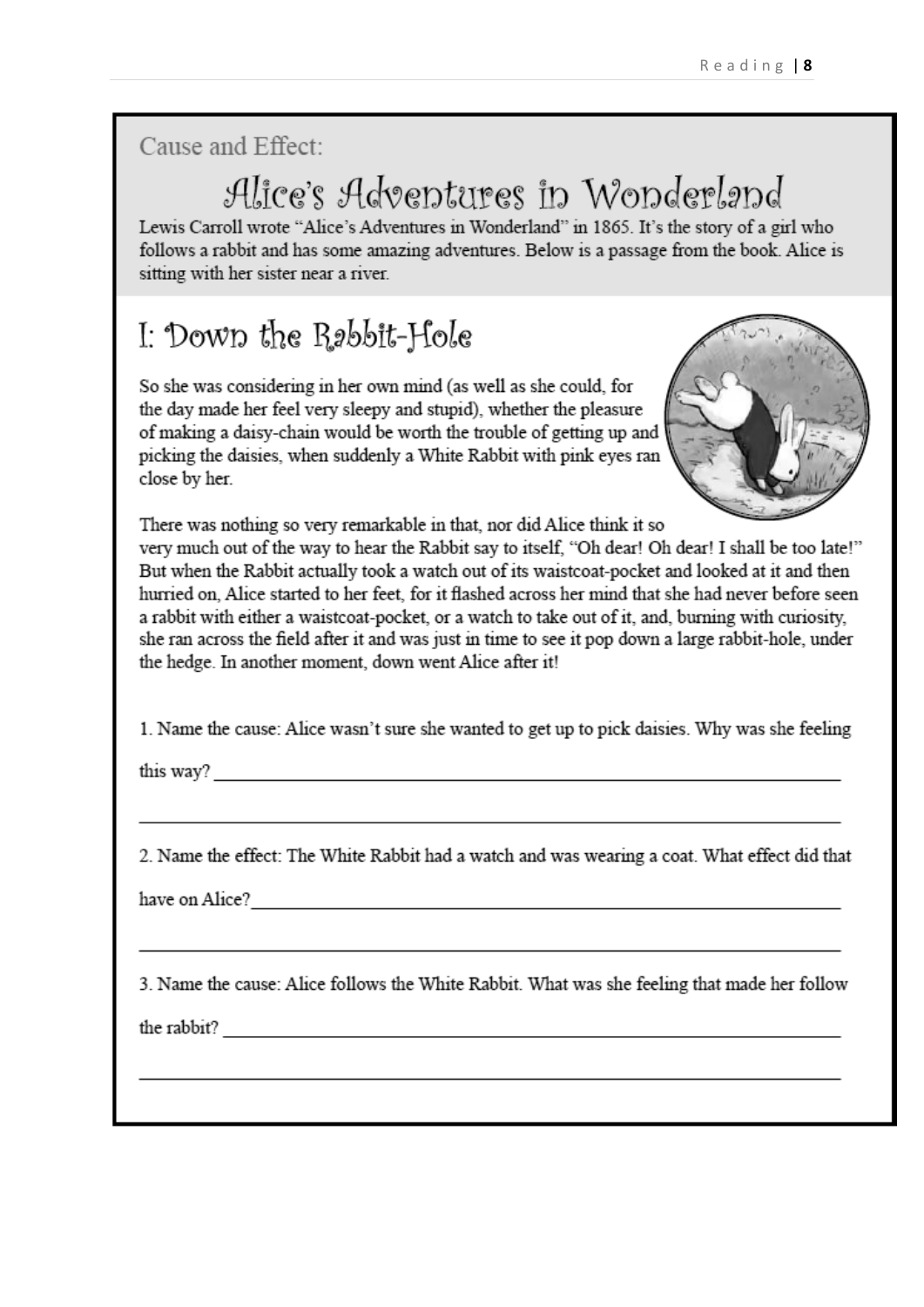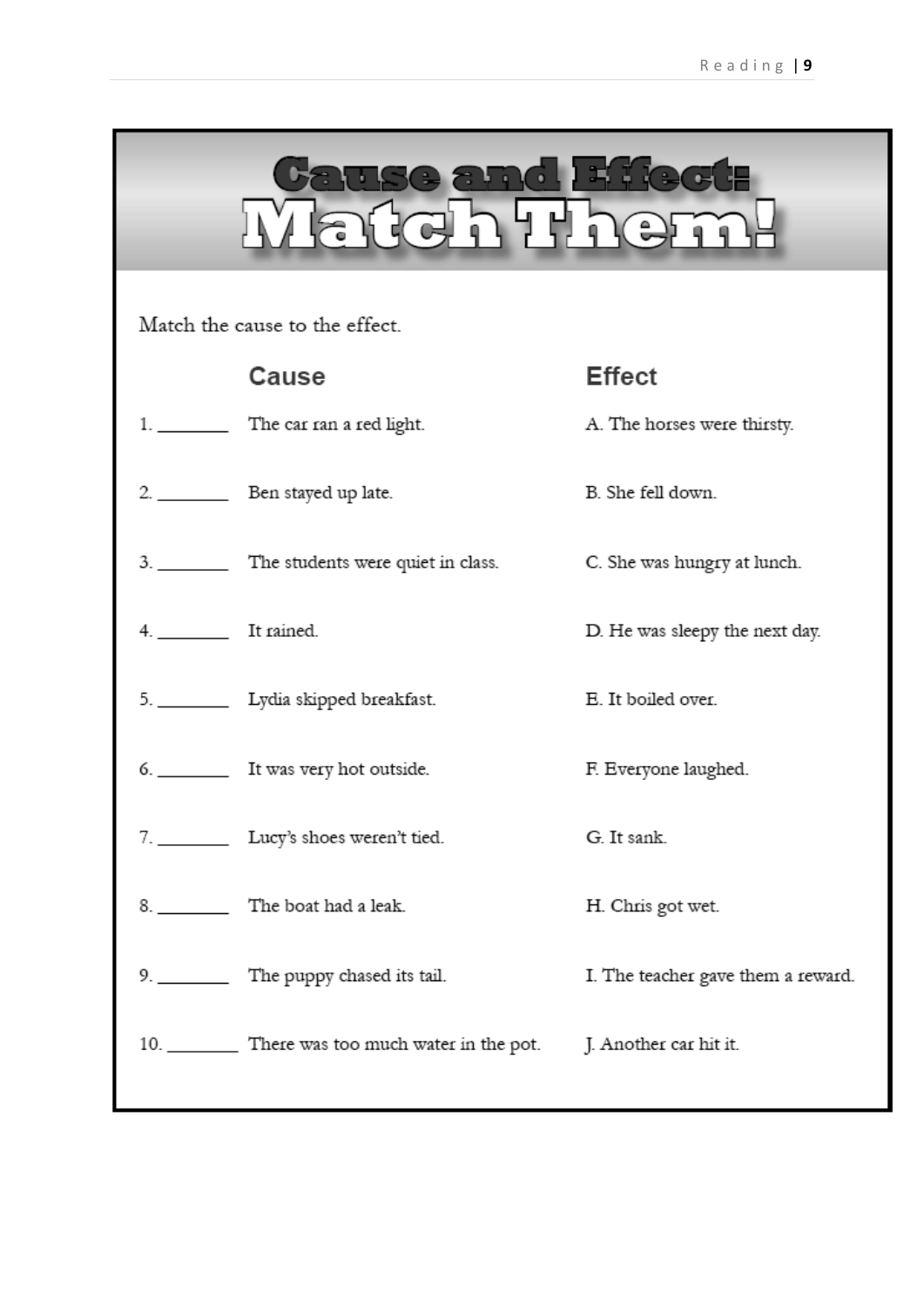Name: Name

# **Word Detective: The Ugly Duckling**

Hans Christian Andersen wrote the story of "The Ugly Duckling." It tells about a small baby duck. called a duckling, who is a very ugly duck. He is not very happy because all the farm animals make fun of him. Then, one day the duckling grows up. He finds out he is not a duck, but a beaufiful swanl

Below is part of the story.

The poor duckling, had crept out of his shell last of all. He looked so ugly! He was bitten and pushed and made fun of, not only by the ducks, but by all the poultry. "He is too big," they all said. The turkey, who fancied himself really an emperor, puffed himself out like a vessel in full sail. He flew at the duckling, and became quite red in the face with passion. The poor little duckling did not know where to go. He was quite miserable because he was so ugly and laughed at by the whole farmyard. So it went on from day to day till it got worse and worse. The poor duckling was driven about by every one; even his brothers and sisters were unkind to him. They would say. "Ah, you ugly creature, I wish the cat would get you." The ducks pecked him, the chickens beat him, and the girl who fed the poultry kicked him with her feet. So at last he ran away, frightening the little birds in the hedge as he flew off.



Circle the letter of the word that means almost the same thing as the underlined word. Use the rest of the sentence to help find the correct meaning of the word.

- 1. "... made fun of, not only by the ducks. but by all the poultry."
	- A. vegetables B. birds C. clouds
- 2. "The turkey, who fancied himself really an emperor..."

A. ran B. dressed C. believed

3. "... puffed himself out like a vessel in full sail."

A. ship B. cake C. goose

4. "... became quite red in the face with passion..."

A. sunrise B. rain C. anger

5. "was quite miserable because he was so ugly and laughed at..."

A. calm B. unhappy C. hungry

- 6. "... even his brothers and sisters were unkind to him..." A. mean B. helpful C. asleep
	-
- 7. "... would say, 'Ah, you ugly creature, I wish the cat would get you." A. door B. animal C. apple
- 8. "So at last he ran away, frightening the little birds..."
	- A. writing B. feeding C. scaring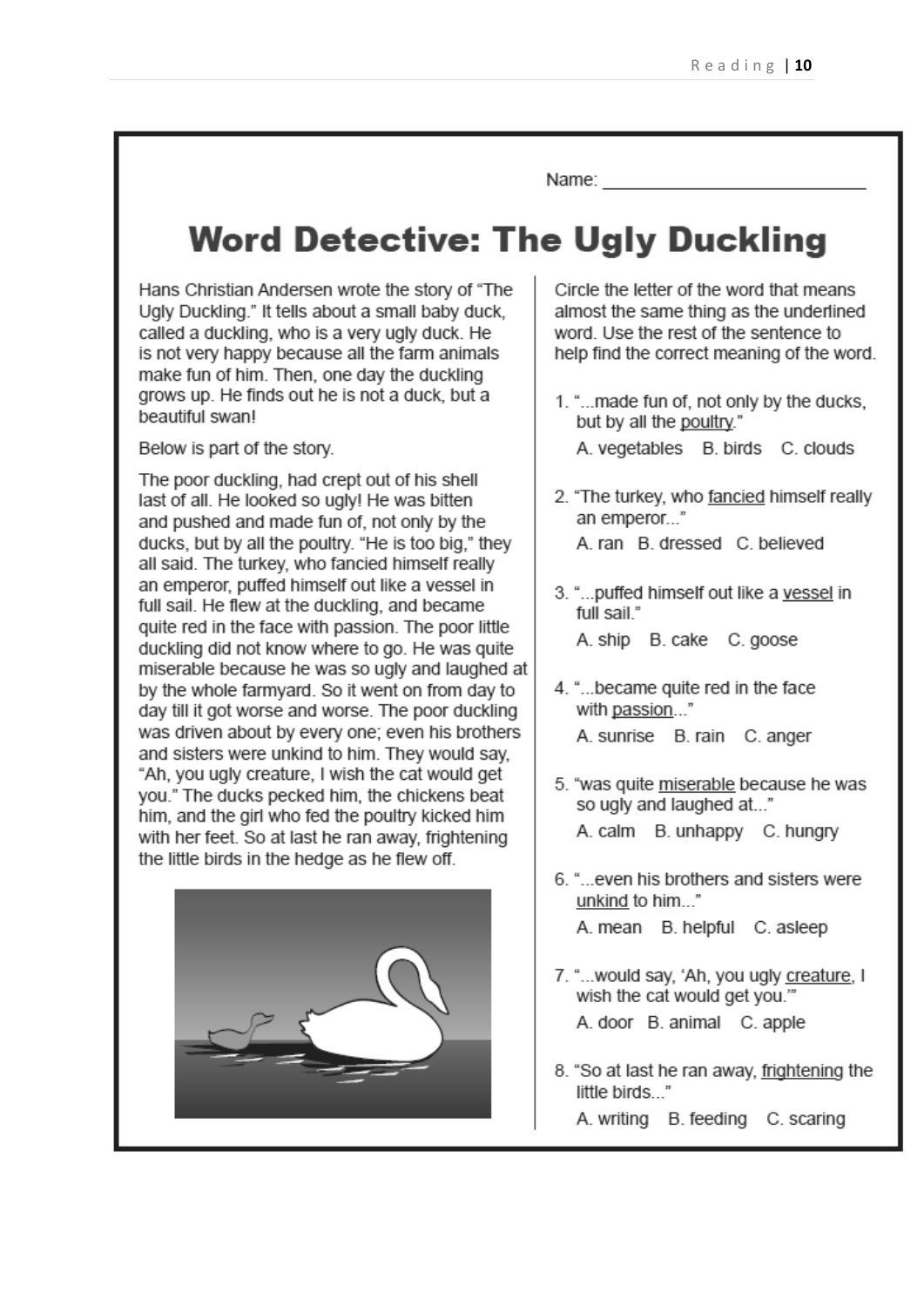# **Context Clues: The Secret Garden**

Name:

Below is the opening of Francis Hogsdon Burnett's classic story "The Secret Garden." The book was published in 1910 and tells of the adventures of Mary Lennox. After Mary's parents die, she is sent to live with her uncle. There Mary uncovers mysteries, makes friends and finds the importance of nature.

# The Secret Garden

When Mary Lennox was sent to Misselthwaite Manor to live with her uncle everybody said she was the most disagreeable-looking child ever seen. It was true, too. She had a little thin face and a little thin body, thin light hair and a sour expression. Her hair was yellow, and her face was yellow because she had been born in India. She had always been ill in one way or another.

Her father had held a position under the English Government. He had always been busy and ill himself. Her mother had been a great beauty who cared only to go to parties and amuse herself. She had not wanted a little girl at all, and when Mary was born she handed her over to the care of an Avah.

She never remembered seeing familiarly anything but the faces of her Ayah and the other native servants. They always obeyed her and gave her her own way in everything. By the time she was six years old she was as tyrannical and selfish a little pig as ever lived.

The young English governess who came to teach her to read and write disliked her so much that she gave up her place in three months. When other governesses came, they always went away in a shorter time than the first one. So if Mary had not chosen to want to know how to read books, she would never have learned her letters at all.

# **Meaning Match**

Write the letter of the word on the right which has almost the same meaning as the word or phrase on the left. Use the words in the text to understand the meaning.

| 1. disagreeable-looking | 6. handed     | A. nurse     |
|-------------------------|---------------|--------------|
|                         |               | B. bossy     |
| 2. expression           | 7. Ayah       | C. gave      |
|                         |               | D. entertain |
| 3. ill                  | 8. familiarly | E. sick      |
|                         |               | F. friendly  |
| 4. position             | 9. tyrannical | G. teacher   |
|                         |               | H. ugly      |
|                         |               | I. job       |
| 5. amuse                | 10. governess | J. look      |
|                         |               |              |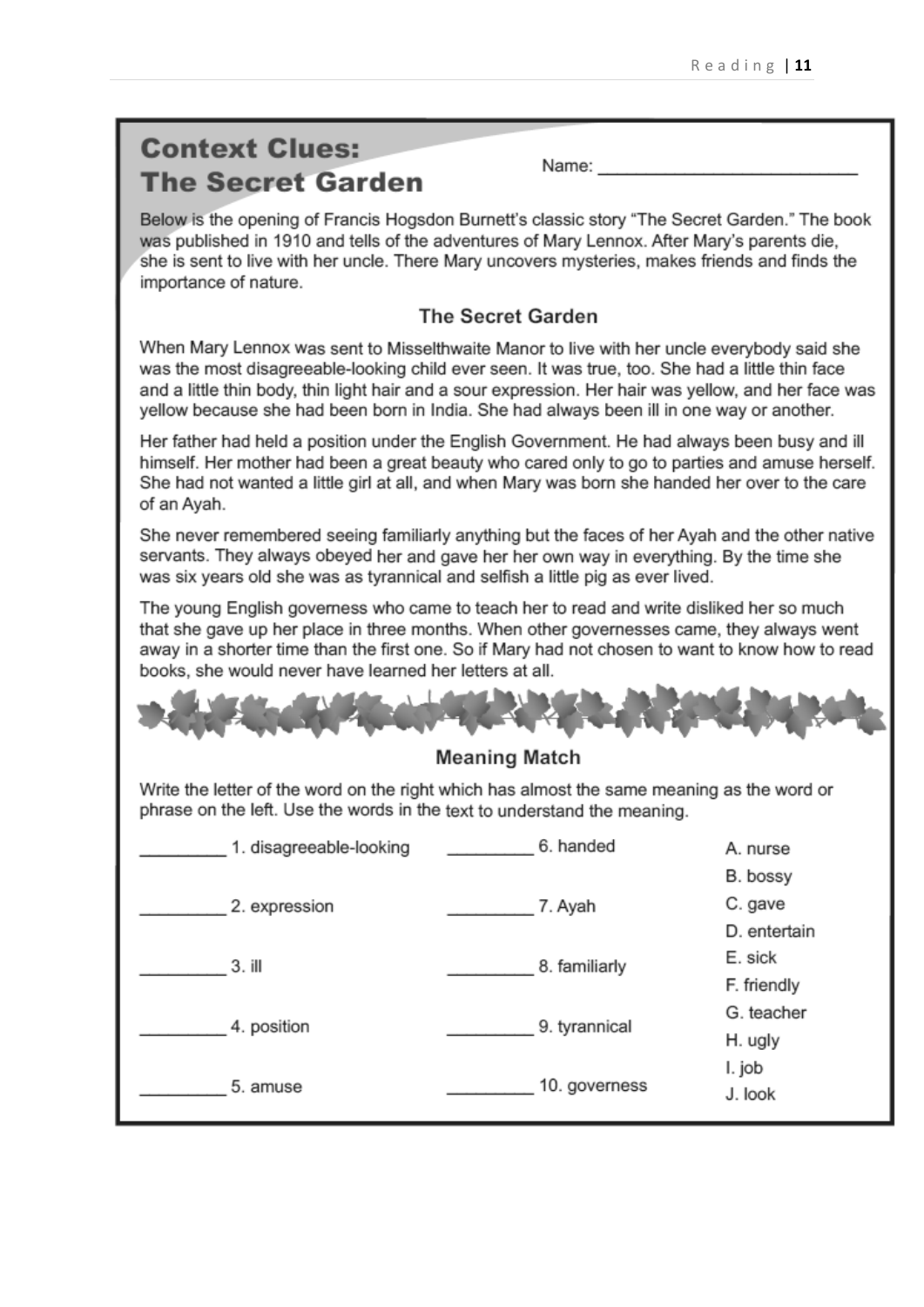

In the wild, it often comes down to predator and prev, the hunter and the hunted. As you can imagine, most organisms want to stay alive. They have developed ways of adapting to severe habitats, and hiding or escaping from those who would like to eat them. So how do they do it?

One very helpful adaptation is called camouflage. You may have been surprised by an animal that was using camouflage in the past. It blended into its surroundings so well that you nearly

missed seeing it at all. Its coloring, markings, or other physical features resemble its habitat so much that you can look directly at it without seeing it at first. This is often good enough to fool a predator that is scanning an area to look for food. This helps prey to hide from its predator. But did you know that it often works the other way around, too? Predators can use camouflage to trap their prey.

If a predator wants to eat a certain animal, and that animal cannot see it lying in wait, it can pounce on its prev unexpectedly, devouring it before it even knows what is happening.

Another popular adaptation is mimicry. Mimicry is when an animal has markings or other physical characteristics that allow it to look like some other kind of animal or plant. If it can make its predators

believe that it is something that prevs on them, or would at least be difficult or painful to catch, its predator will often go off in search of an easier target.

Sometimes animals are able to survive when their habitat changes because they adapt to the new conditions. For example, birds that were accustomed to nesting on high cliffs or in tall trees have survived industrialization of their habitat by learning to nest in the crevices of tall buildings. Raccoons easily adapt to residential areas that have taken over their woodland homes. They often help themselves to any food they can grab, whether it is in trashcans, or inside people's homes!



The spots on a leopard's coat allow it to blend into its habitat.



# What's the Main Idea?

What is the main idea of the text?

List two supporting details for the main idea.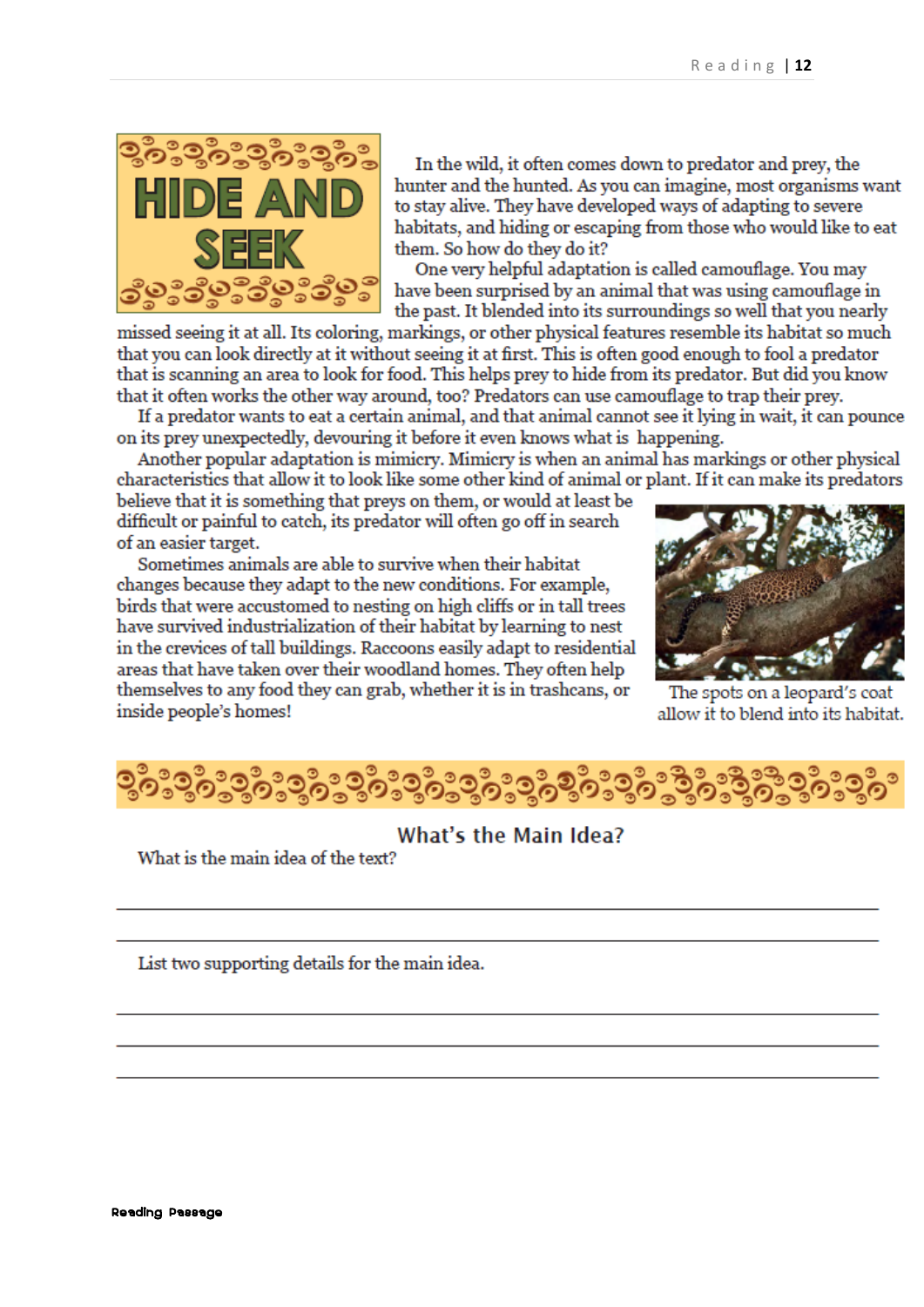#### The Shark Trainer

Sarah Turner has an unusual job. She trains sharks at the Sea Life Center. We asked Sarah a few question to find out more about her job.

#### Why did you become a shark trainer?

5 I've always loved sharks. They're amazing creatures and they're very clever. Lots of people are scared of them, of cause. I wanted to learn more about so that I can teach people not to be scared.

### What do you do at work?

I usually feed, study and train the sharks here at the Sea Life Center. The sharks live in

10 huge tanks. I also study sharks in their natural habitat. You need to be brave to dive with a video camera to film the sharks in the sea!

#### How do you train the sharks at the Sea Life Center?

We teach them to touch a special button to get food. There is a different button for every species of sharks here. Every button is a different color and has different pattern on 15 it. The sharks learn to recognize their button and press it with their noses when they are hungry. We move the buttons around the tank so that the sharks learn to follow them.

#### What does this teach us about sharks?

Many things, It tells us that sharks can understand and remember. They understand that 20 one button means "food", although it doesn't look like food. And when we put the button in a different place, they still remember.

## Why do you train the sharks?

Sharks usually stay in groups. We want to teach the sharks to come to special places so that we can study them and check their health. We start by teaching them to come to 25different places to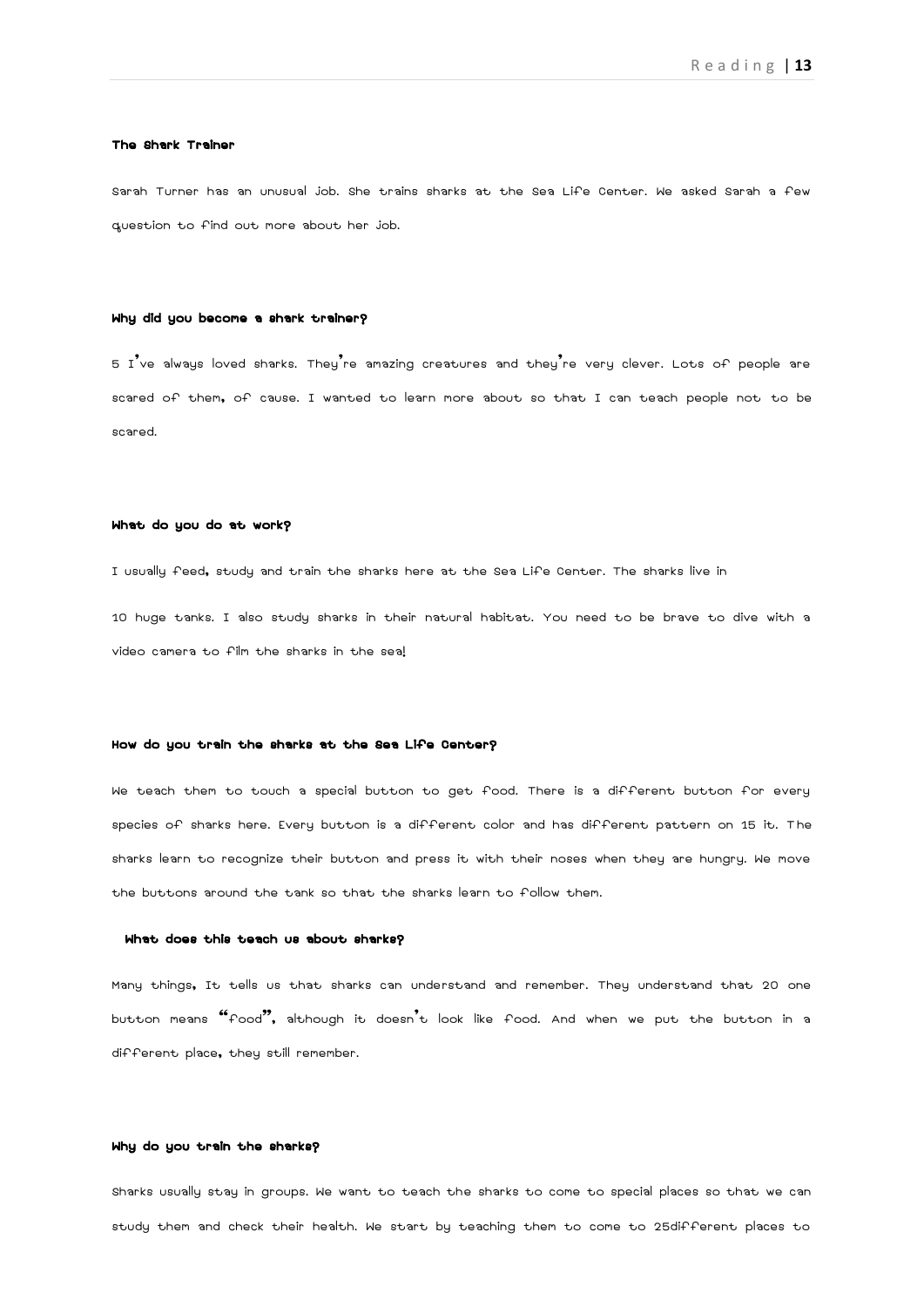get food. We have to teach them one thing at a time. Sharks get scared when you try to do lots of things at once.

## What other things have you learnt about sharks?

 $I'$ ve learnt a lot about their eating habits and routines.  $I'$ ve also learnt that all sharks have different personalities. One of the young sharks here like to chase the bigger sharks. 30She also likes to play with her food. I hope my work will teach people that sharks are not monsters. They are often clever, funny creatures.

## Exercise 1: Reading Comprehension.

# Write "T"(true) or "F"(false).

| 1. | Sarah works in a fish shop.<br>________________                                                                                                                                                                                                                                               |
|----|-----------------------------------------------------------------------------------------------------------------------------------------------------------------------------------------------------------------------------------------------------------------------------------------------|
| 2. | Sarah doesn't want people to be scared of sharks. _________________                                                                                                                                                                                                                           |
| з. | The sharks learn to touch a button to get food.<br>_______________                                                                                                                                                                                                                            |
| 4. | The sharks learn to move the button around the tank.--------------                                                                                                                                                                                                                            |
| 5. | The sharks think that the buttons are food. ---------------                                                                                                                                                                                                                                   |
| 6. | The sharks learn that one button means "food." ---------------                                                                                                                                                                                                                                |
| 7. | Sarah has learnt that all sharks have different personalities.     -----------                                                                                                                                                                                                                |
| 8. | Sarah's job has taught her that sharks are monsters. ---------------                                                                                                                                                                                                                          |
|    |                                                                                                                                                                                                                                                                                               |
|    | Exercise 2: Complete the facts. Write one word in each gap.                                                                                                                                                                                                                                   |
| 1. | Sarah _______________ at the Sea Life Center.                                                                                                                                                                                                                                                 |
| 2. | She wants to learn more about $\frac{1}{2}$ = $\frac{1}{2}$ = $\frac{1}{2}$ = $\frac{1}{2}$ = $\frac{1}{2}$ = $\frac{1}{2}$ = $\frac{1}{2}$ = $\frac{1}{2}$ = $\frac{1}{2}$ = $\frac{1}{2}$ = $\frac{1}{2}$ = $\frac{1}{2}$ = $\frac{1}{2}$ = $\frac{1}{2}$ = $\frac{1}{2}$ = $\frac{1}{2}$ = |
| з. | Sarah sometimes ______________ in the sea with a video camera.                                                                                                                                                                                                                                |
| 4. | She teaches the sharks to press ________________ with their noses.                                                                                                                                                                                                                            |
| 5. | When the sharks press the correct button, Sarah gives them _________.                                                                                                                                                                                                                         |
| 6. | Sharks _______________ like doing lots of things at once.                                                                                                                                                                                                                                     |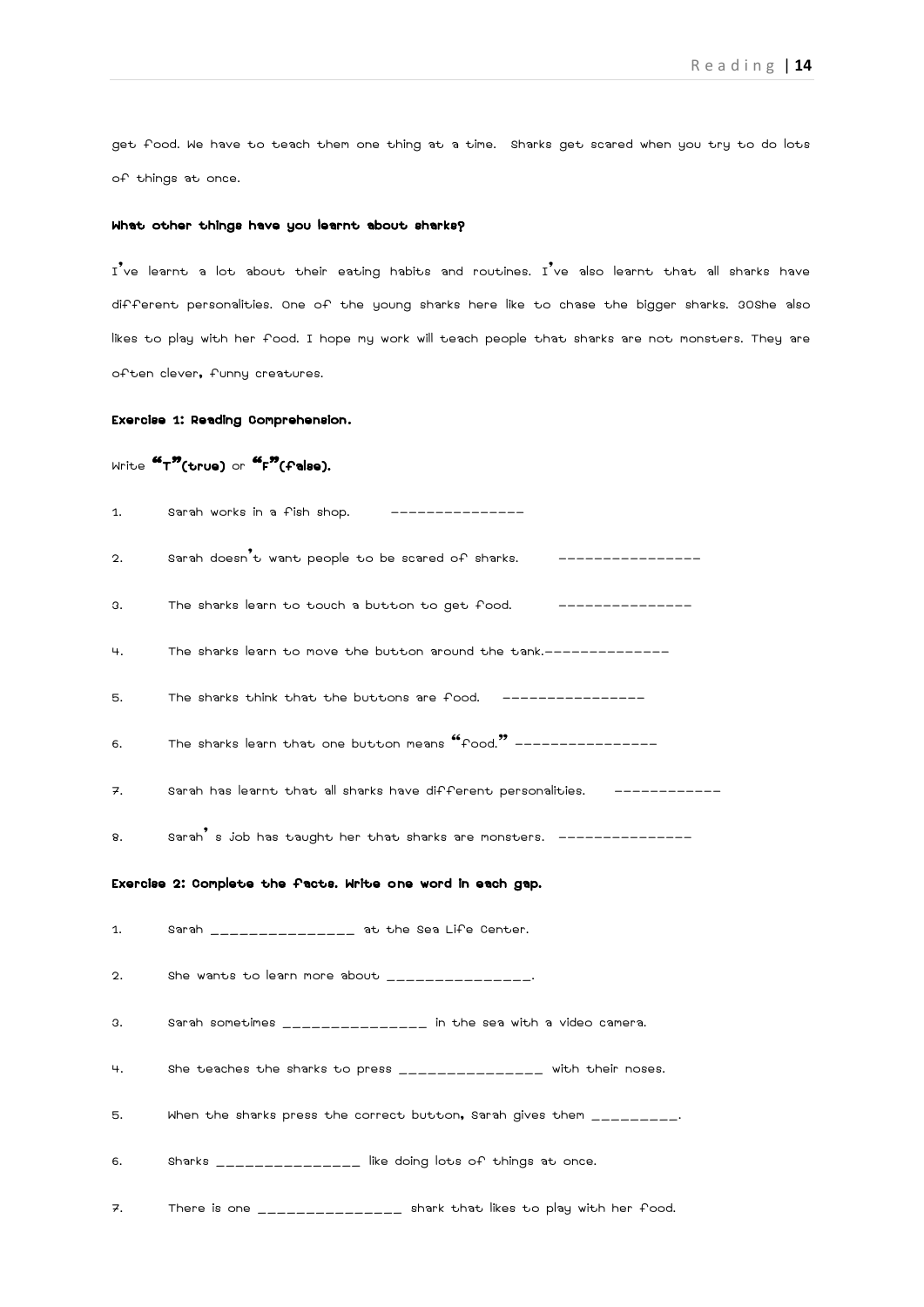

# The Museum of

# Inventions

What do you think will be invented in the future?

Do you have any ideas?

There will be a Museum of Future Inventions nears London. At the museum you will be able to see models of

the machines, cars, and robots of the future.

The museum will be very big. There will be modern escalators and beautiful glass lifts. Visitors will move through the museum on moving walkways. They will listen to audio guides to find out about the things in the museum. Some of the robots will talk to you. They will be able to talk in a lot of different languages.



They will be cinemas, laboratories, classrooms, a caf and gift shop in the museum. At the gift shop, there will be fantastic things to buy for your friends and family. There will also be a Young Inventor Laboratory for children, with displays of new inventions. Children will make their own future inventions in the laboratory.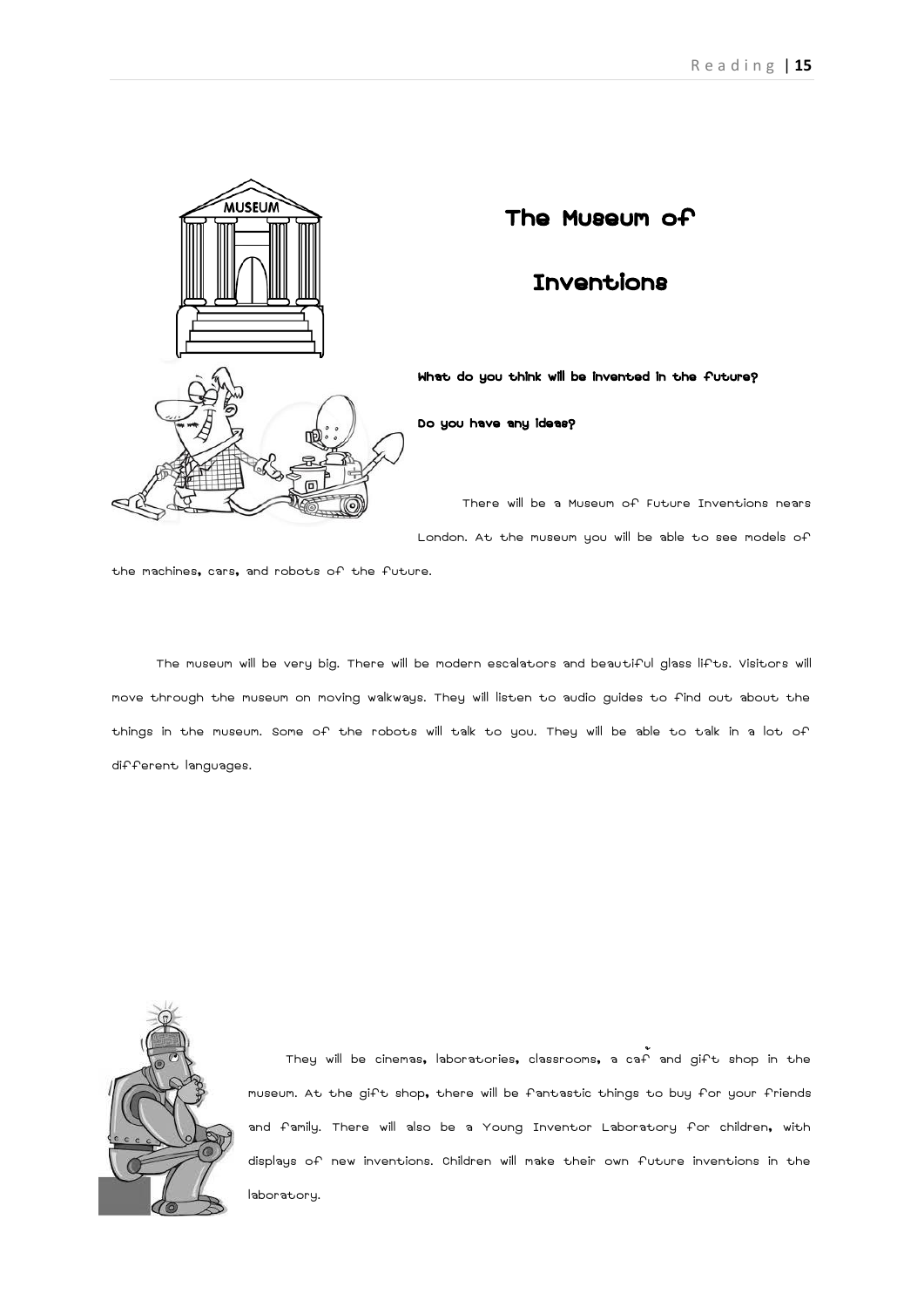

In the technology room, you will see displays of computers, TVs and games consoles of the future. There will be very small computers that you wear like a watch. There will be games consoles and TVs with 3D images. There will be tiny phones you will wear in your ears.

Do you have an idea for a future invention? Why not send it to us? We will send you a Future Invention T-shirt. We will send the best ideas to the museum and they will put them on the walls of the Young Inventor Laboratory of everyone to see.

\* \* \*Applied from "Future Inventions" Oxford Primary Skills : Reading and Writing 4 by Tamzin Thomson: 2009

#### Part 1: Read the definitions and underline.

- 1. A lift / display carries people up and down to other floors in a building.
- 2. A moving staircase is called an **audio guide** / **escalator**.
- 3. A walkway / display is a collection of pictures or objects to look at on a wall or table.
- 4. Something you listen to that give you information is an inventor / audio guide.
- 5. You move on a moving **walkway / escalator** as a way of moving quick along the ground.
- 6. Someone who designs or makes something that didn<sup>'</sup>t exit before is called a **professor** / inventor.
- 7. A room where scientists work and do experiments is a laboratory / library.
- 8. An **invention / laboratory** is a new machine that someone has made for the first time.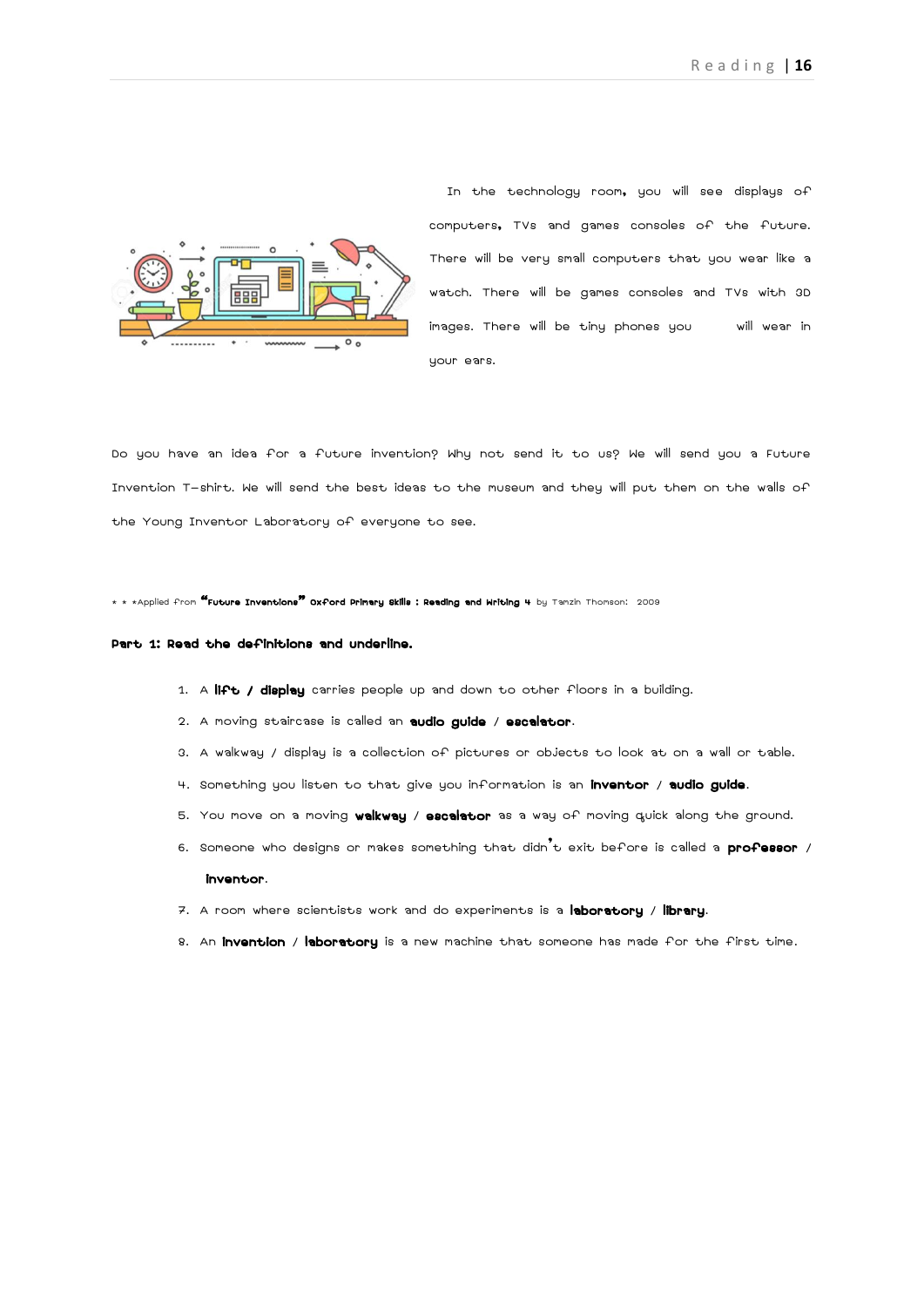Part 2: complete the text with words in the box.

```
Audio guide / display / housework / inventor / laboratory
```
/ planets / robots / spaceship

| Last week, we went to the Science Museum. It was great. My brother and I sat in a  |
|------------------------------------------------------------------------------------|
|                                                                                    |
| __________ of clocks and listened to      an_____________. My dad and I watched an |
| __________ making a machine in a ______________. Then, we all looked at lots       |
| ____________. They were cooking and they were doing _____________.                 |
|                                                                                    |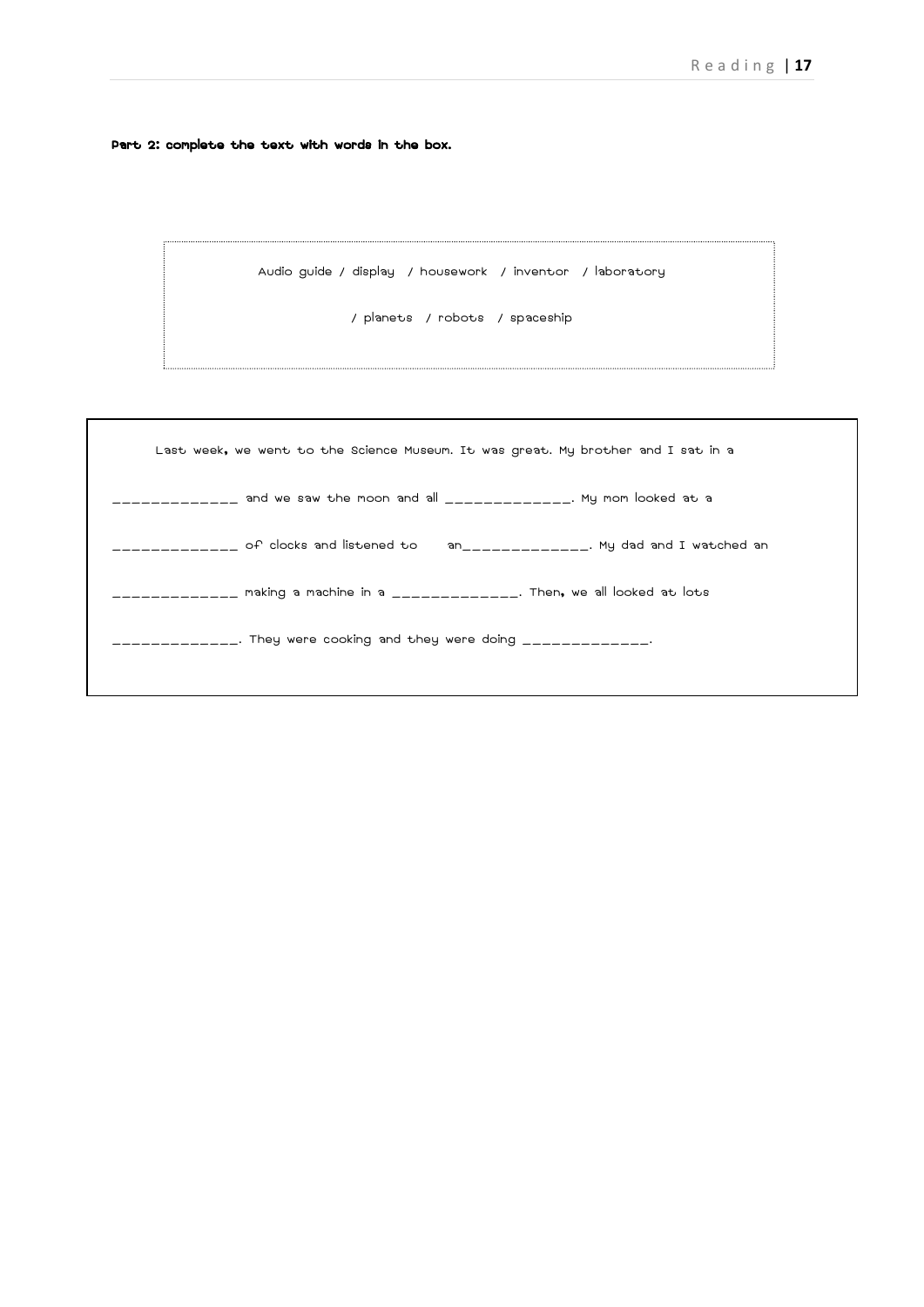Part 3: Read the passage as a guideline and write your own passage about your own "future invention".

| ogen og<br>My future invention                                                                      |
|-----------------------------------------------------------------------------------------------------|
| I think we will have special shoes like these in the future. They will look                         |
| like trainers and they will be very comfortable. Everyone will be able to wear them, even children  |
| and old people. The shoes will have wheels, like roller–skates, so they will help us to move around |
| quickly. They will also lift us off the ground when we want to jump over things of fly to           |
| different place.                                                                                    |
| These shoes are great idea because we won't need bikes or cars to travel around the                 |
| town. They will be good for environment.                                                            |
|                                                                                                     |
|                                                                                                     |
|                                                                                                     |
|                                                                                                     |